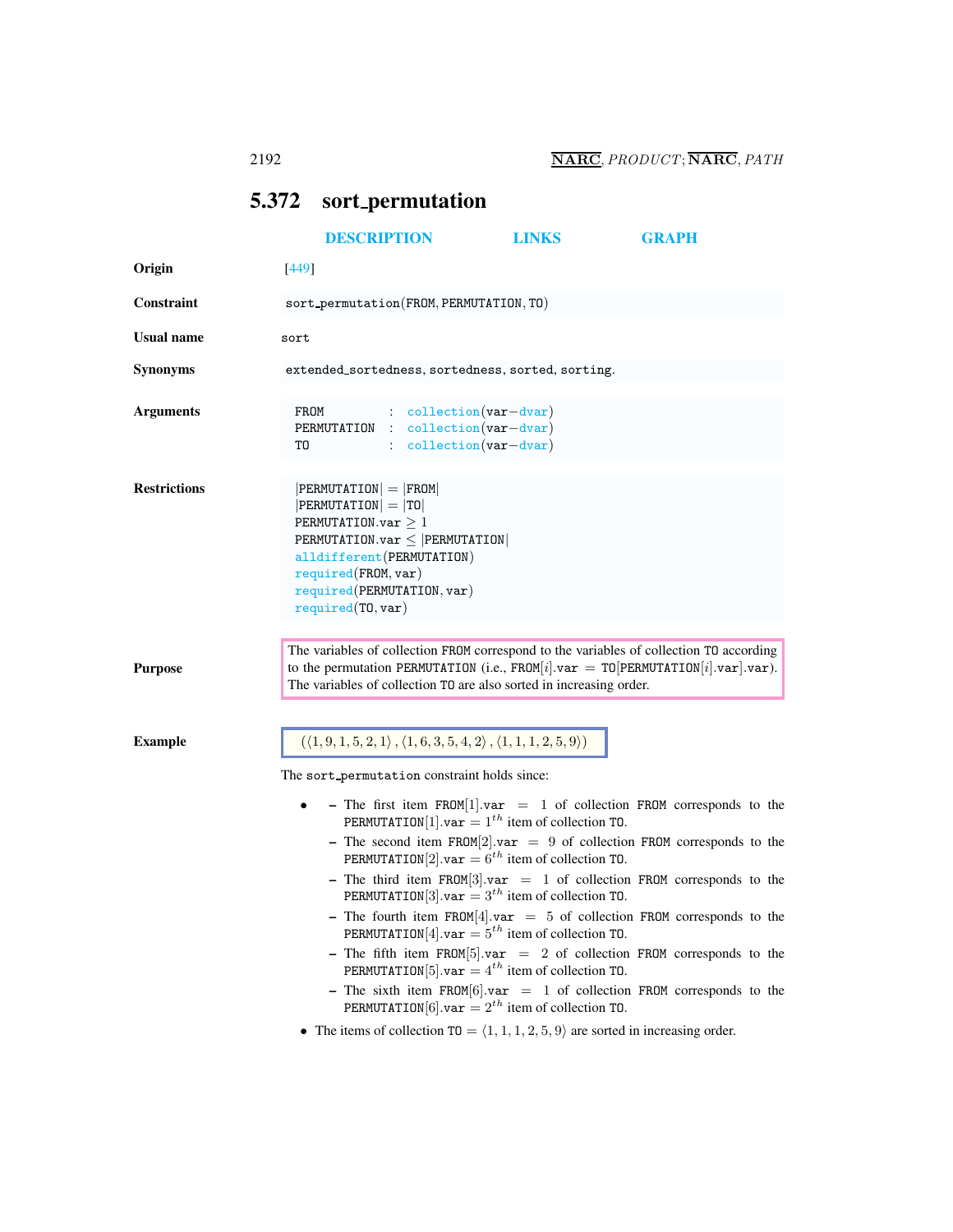

Figure 5.718: Illustration of the correspondence between the items of the FROM and the TO collections according to the permutation defined by the items of the PERMUTATION collection of the Example slot (note that the items of the TO collection are sorted in increasing order)

| <b>Typical</b>       | $ $ FROM $ >1$<br>range(FROM.var) > 1<br>$lex\_different(FROM, TO)$                                                                                                                                                                                                                                                                                                                                                                                                                                             |
|----------------------|-----------------------------------------------------------------------------------------------------------------------------------------------------------------------------------------------------------------------------------------------------------------------------------------------------------------------------------------------------------------------------------------------------------------------------------------------------------------------------------------------------------------|
| <b>Symmetry</b>      | One and the same constant can be added to the var attributes of all items of FROM and TO.                                                                                                                                                                                                                                                                                                                                                                                                                       |
| Arg. properties      | • Functional dependency: TO determined by FROM.<br>• Functional dependency: PERMUTATION determined by FROM and TO.                                                                                                                                                                                                                                                                                                                                                                                              |
| <b>Remark</b>        | This constraint is referenced under the name sorting in SICStus Prolog.                                                                                                                                                                                                                                                                                                                                                                                                                                         |
| <b>Algorithm</b>     | $[449]$ .                                                                                                                                                                                                                                                                                                                                                                                                                                                                                                       |
| <b>Reformulation</b> | Let $n$ denote the number of variables in the collection FROM. The sort permutation<br>constraint can be reformulated as a conjunction of the form:<br>element(PERMUTATION[1], FROM, TO[1]),<br>element(PERMUTATION[2], FROM, TO[2]),<br>element(PERMUTATION[n], FROM, TO[n]),<br>alldifferent (PERMUTATION),<br>$increasing(T0)$ .                                                                                                                                                                             |
|                      | To enhance the previous model, the following necessary condition was proposed by<br>P. Schaus. $\forall i \in [1, n] : \sum_{j=1}^{j=n} (FROM[j] < TO[i]) \leq i-1$ (i.e., at most $i-1$ vari-<br>ables of the collection FROM are assigned a value strictly less than $\text{TO}[i]$ ). Similarly, we<br>have that $\forall i \in [1, n] : \sum_{j=1}^{j=n} (FROM[j] > TO[i]) \geq n - i$ (i.e., at most $n - i$ variables of<br>the collection FROM are assigned a value are strictly greater than $T0[i]$ ). |
| <b>Systems</b>       | sorted in <b>Gecode</b> , sorting<br>in SICStus.                                                                                                                                                                                                                                                                                                                                                                                                                                                                |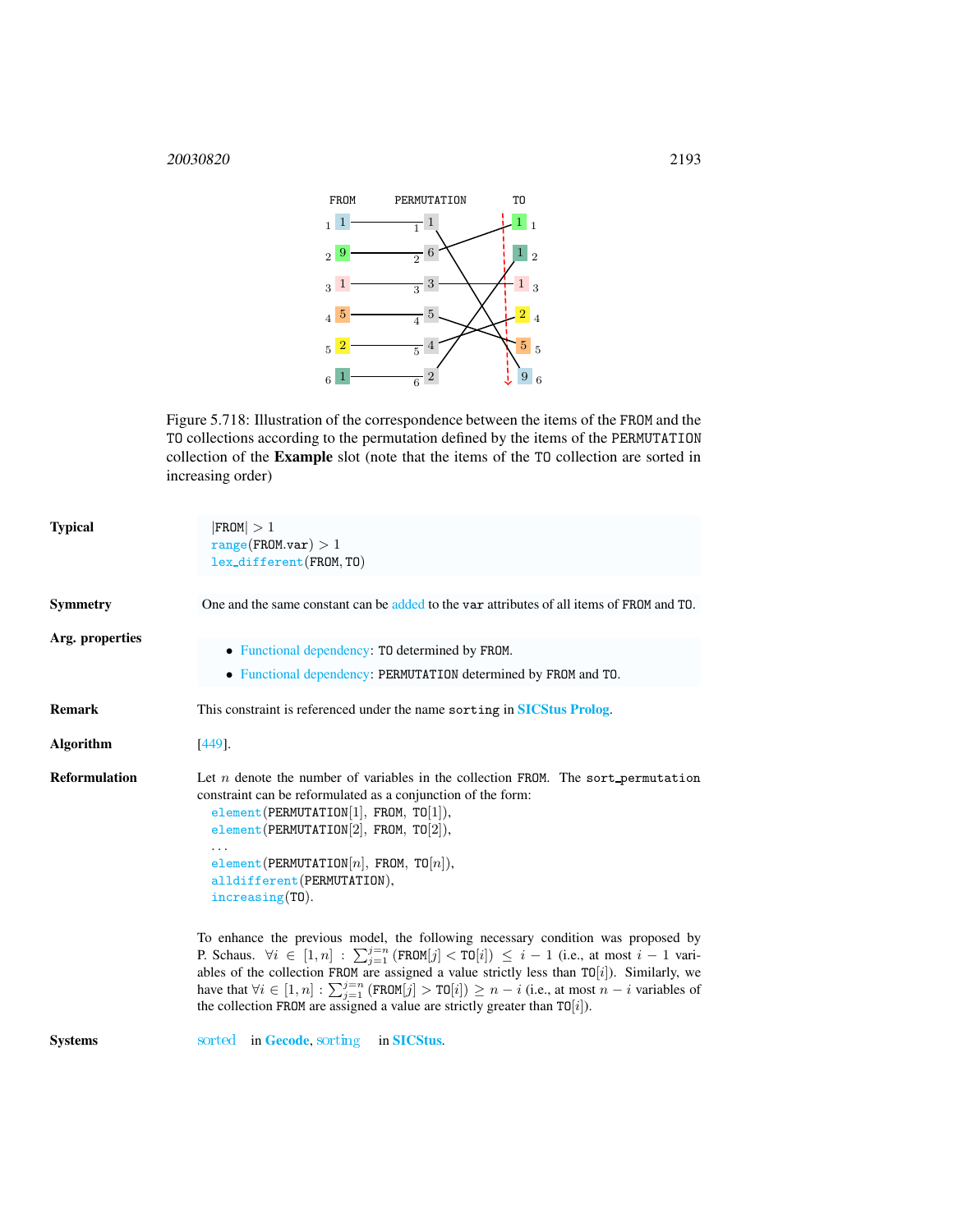<span id="page-2-0"></span>

| See also        | <b>common keyword:</b> order <i>(sort, permutation)</i> .                       |
|-----------------|---------------------------------------------------------------------------------|
|                 | implies: correspondence.                                                        |
|                 | specialisation: sort (PERMUTATION parameter removed).                           |
|                 | used in reformulation: alldifferent, element, increasing.                       |
|                 |                                                                                 |
|                 | <b>characteristic of a constraint:</b> sort, derived collection.                |
|                 | <b>combinatorial object:</b> permutation.                                       |
| <b>Keywords</b> | <b>constraint arguments:</b> constraint between three collections of variables. |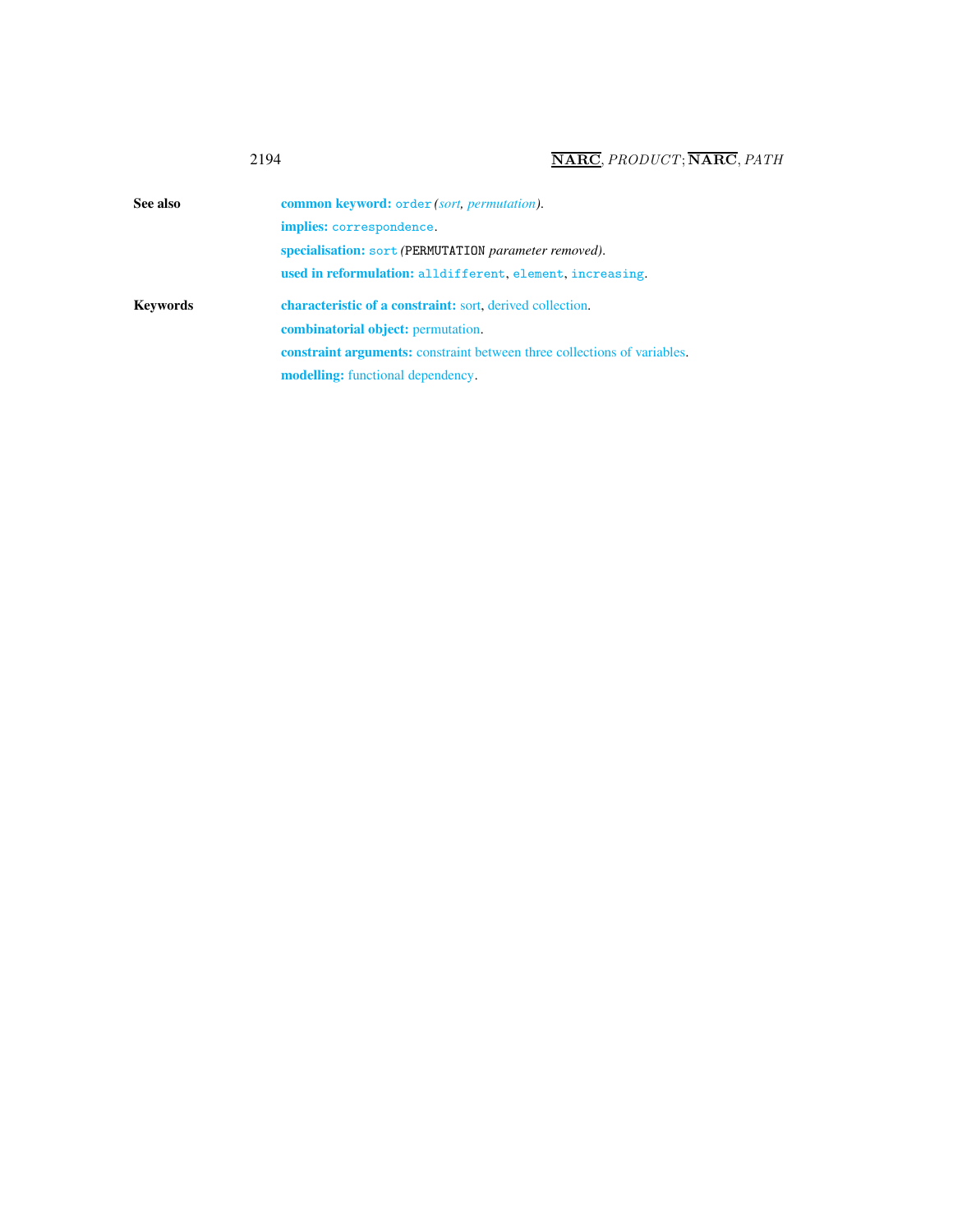### <span id="page-3-0"></span><sup>20030820</sup> 2195

Derived Collection

## col FROM PERMUTATION−collection(var−dvar, ind−dvar), [item(var <sup>−</sup> FROM.var, ind <sup>−</sup> PERMUTATION.var)] Arc input(s) FROM PERMUTATION TO Arc generator  $PRODUT \rightarrow collection(from\_permutation, to)$ Arc arity 2 Arc constraint(s) • from permutation.var = to.var  $\bullet$  from permutation.ind = to.key Graph property(ies) NARC= |PERMUTATION| Arc input(s) TO Arc generator  $PATH \rightarrow$ collection(to1, to2) Arc arity 2 Arc constraint(s) to1.var  $\leq$  to2.var Graph property(ies)  $NARC = |T0| - 1$ Graph model Parts (A) and (B) of Figure [5.719](#page-4-0) respectively show the initial and final graph associated with the first graph constraint of the Example slot. In both graphs the source ver-

tices correspond to the items of the derived collection FROM PERMUTATION, while the sink vertices correspond to the items of the TO collection. Since the first graph constraint uses the NARC graph property, the arcs of its final graph are stressed in bold. The sort permutation constraint holds since:

- The first graph constraint holds since its final graph contains exactly PERMUTATION arcs.
- Finally the second graph constraint holds also since its corresponding final graph contains exactly |PERMUTATION  $-1$ | arcs: all the inequalities constraints between consecutive variables of TO holds.

Signature Consider the first graph constraint where we use the PRODUCT arc generator. Since all the key attributes of the TO collection are distinct, and because of the second condition from permutation.ind  $=$  to.key of the arc constraint, each vertex of the final graph has at most one successor. Therefore the maximum number of arcs of the final graph is equal to |PERMUTATION|. So we can rewrite the graph property  $NARC = |PERMUTATION|$  to  $NARC$  > |PERMUTATION| and simplify  $\overline{NARC}$  to  $\overline{NARC}$ .

> Consider now the second graph constraint. Since we use the PATH arc generator with an arity of 2 on the TO collection, the maximum number of arcs of the corresponding final graph is equal to  $|T0| - 1$ . Therefore we can rewrite  $NARC = |T0| - 1$  to  $NARC \geq$  $|T0| - 1$  and simplify **NARC** to **NARC**.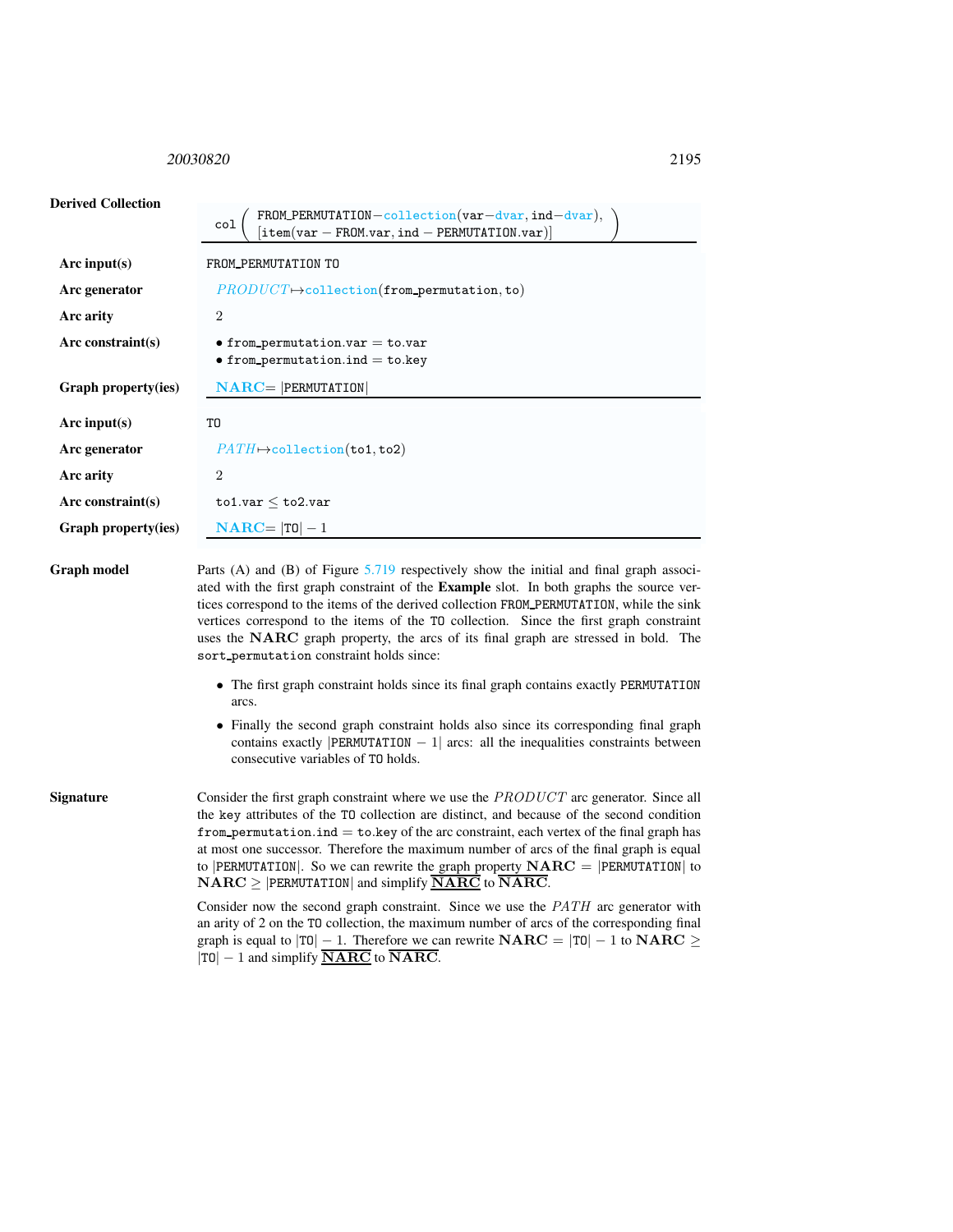

<span id="page-4-0"></span>Figure 5.719: Initial and final graph of the sort\_permutation constraint